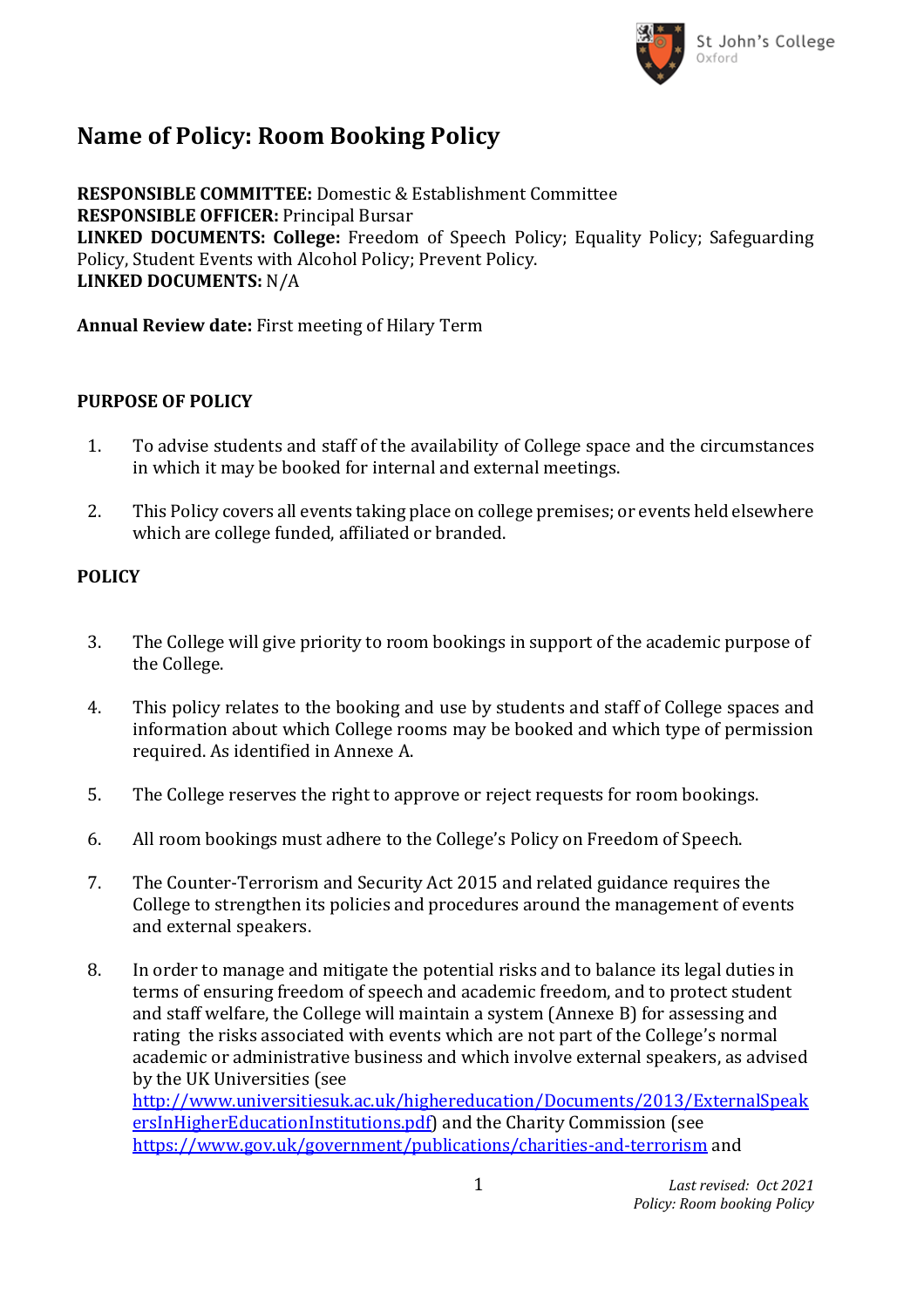

[https://www.gov.uk/government/collections/protecting-charities-from-harm](https://www.gov.uk/government/collections/protecting-charities-from-harm-compliance-toolkit#chapter-5)[compliance-toolkit#chapter-5](https://www.gov.uk/government/collections/protecting-charities-from-harm-compliance-toolkit#chapter-5) )

- 9. If the event organizer has reason to believe that there is a risk that the speaker or event may break the law, breach the College's statutory duties and/or pose a risk to the wellbeing of students, staff and/or visitors, they must discuss the proposed booking with the College's *Prevent* Duty Coordinator before a room booking can be confirmed.
- 10. In risk assessing events, individuals should be aware of their responsibilities to consider the College's duty under the *Prevent* duty strictly within the context of preexisting rights, including the Human Rights Act, The Education (No2) and Equality Act.
- 11. All Student events involving external speakers must be approved in advance by the Junior Deans and the Senior Dean's Office.
- 12. External speakers are defined as speakers invited to attend an event who are not current members of either the staff or student body of the University of Oxford or its Colleges.
- 13. Encouragement of terrorism and inviting support for a proscribed terrorist organisation are both criminal offences. The College will not provide a platform for these offences to be committed.
- 14. Any booking is subject to the following:
	- (i) The function should not contravene the general ethos of St John's College, as described in its Statement of Purpose, available on the College website.
	- (ii) The college member booking the room must attend the function and be present throughout the entire event.
	- (iii) Bookings for events can be made as follows:

Type of Event:

- A. Academic teaching or study;
- B. Academic research and events that support the academic purpose of the college;
- C. Staff training
- D. Social event for St John's College members only
- E. Bops
- F. Social events ran by St John's College members, where the majority of guests are non-St John's college members

Events A, B, C and D: Can be booked up to a term in advance Events E and F: Can be booked up to 4 weeks in advance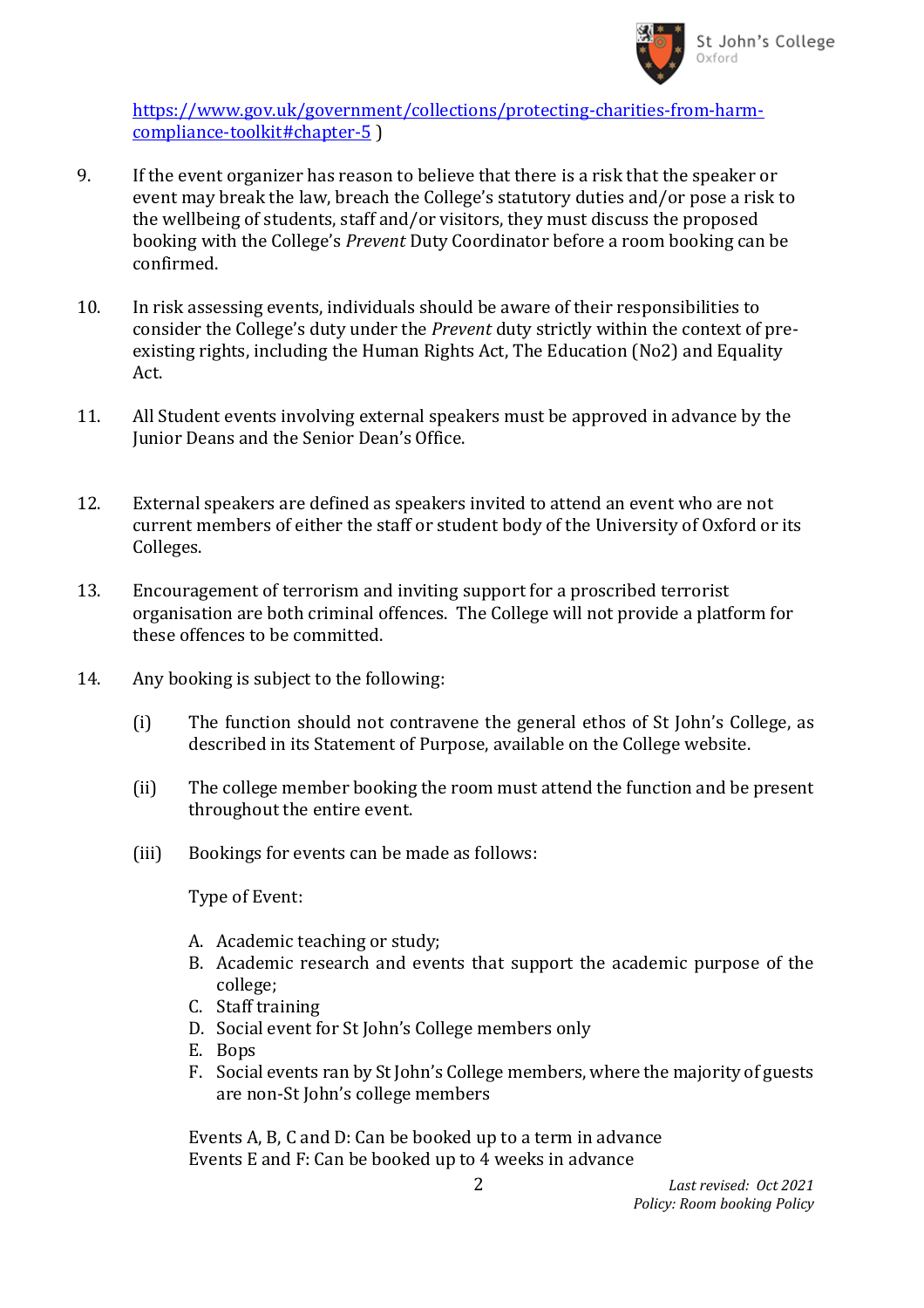

(iv) To be efficient with the available rooms - Rooms can be booked with the default layout as detailed in the table in Annexe A. If you require a different setup then you are able to rearrange the furniture as you need it. You MUST put the furniture back to the default layout at the end of your event, so that it is ready for the next user. Where there is no other suitable room available, rooms can be requested to have special layout changes. Requests for layout changes should be submitted to the Events office.

#### **NOTES**

- 15. In addition to serving as a point of contact with the College and attending the event (see 14 (ii) above), the event organiser assumes full personal responsibility for:
	- (i) ensuring that College facilities used are left in suitable condition, with lights and equipment turned off after use, AV equipment locked away;
	- (ii) ensuring that food and drink is not taken into rooms unless this is permitted;
	- (iii) all attendees adhere to College Rules and Regulations
- 16. The cost of any damage will be charged to the named responsible person.
- 17. Room keys/fobs are collected from the College Lodge.
- 18. Non-compliance with these procedures may result in individual(s), as well as a club or society on whose behalf a booking has been made, forfeiting the right to make further bookings.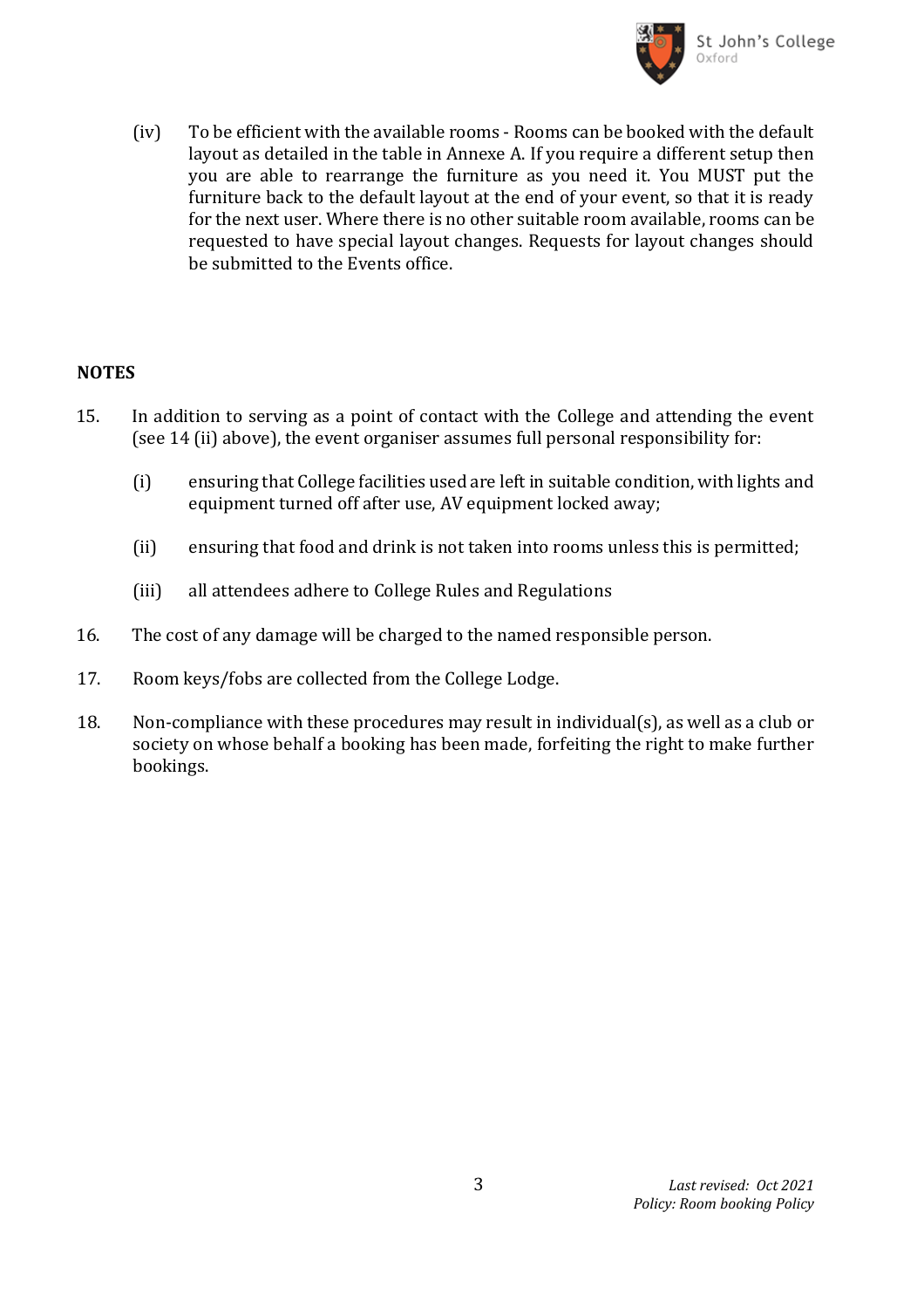

## **Annexe A**

| <b>Space</b>               | Type of space     | <b>Default</b><br>setup | For College run activities -<br><b>Permission required from</b> | <b>For Student run activities -</b><br><b>Permission required from</b> | Book via                               |
|----------------------------|-------------------|-------------------------|-----------------------------------------------------------------|------------------------------------------------------------------------|----------------------------------------|
| Dolphin Lecture Room       | Lecture & Meeting | Boardroom               | N/A                                                             | N/A                                                                    | Intranet Room<br>Booking               |
| <b>New Seminar Room</b>    | Lecture & Meeting | Boardroom               | N/A                                                             | N/A                                                                    | Intranet Room<br>Booking               |
| North Lecture Room         | Lecture & Meeting | Classroom               | N/A                                                             | N/A                                                                    | <b>Intranet Room</b><br>Booking        |
| 14 St Giles Seminar Room H | Lecture & Meeting | Boardroom               | N/A                                                             | N/A                                                                    | Intranet Room<br>Booking               |
| 15 St Giles Seminar Room C | Lecture & Meeting | Boardroom               | N/A                                                             | N/A                                                                    | Intranet Room<br><b>Booking</b>        |
| 45 St Giles Seminar Room   | Lecture & Meeting | Theatre                 | N/A                                                             | N/A                                                                    | Intranet Room<br>Booking               |
| 21 St Giles Seminar Room   | Lecture & Meeting | Boardroom               | N/A                                                             | N/A                                                                    | Intranet Room<br><b>Booking</b>        |
| 46 St Giles Seminar Room   | Lecture & Meeting | <b>Hollow</b><br>Square | N/A                                                             | N/A                                                                    | <b>Intranet Room</b><br>Booking        |
| Rural Economy Room 1       | Lecture & Meeting | Boardroom               | N/A                                                             | N/A                                                                    | <b>Intranet Room</b><br><b>Booking</b> |
| Rural Economy Room 2       | Lecture & Meeting | Boardroom               | N/A                                                             | N/A                                                                    | Intranet Room<br>Booking               |
| G04 Kendrew                | Lecture & Meeting | Boardroom               | N/A                                                             | N/A                                                                    | <b>Intranet Room</b><br>Booking        |
| G05 Kendrew                | Lecture & Meeting | Boardroom               | N/A                                                             | N/A                                                                    | Intranet Room<br>Booking               |
| 103 Kendrew                | Lecture & Meeting | Boardroom               | N/A                                                             | N/A                                                                    | Intranet Room<br>Booking               |
| 104 Kendrew                | Lecture & Meeting | Boardroom               | N/A                                                             | N/A                                                                    | <b>Intranet Room</b><br><b>Booking</b> |
| Prestwich Room             | Lecture & Meeting | Classroom               | N/A                                                             | N/A                                                                    | Intranet Room<br>Booking               |
| 203 Kendrew                | Lecture & Meeting | Boardroom               | N/A                                                             | N/A                                                                    | Intranet Room<br>Booking               |
| Kendrew Café               | Events room       | Room only               | N/A                                                             | N/A                                                                    | <b>Events Office</b>                   |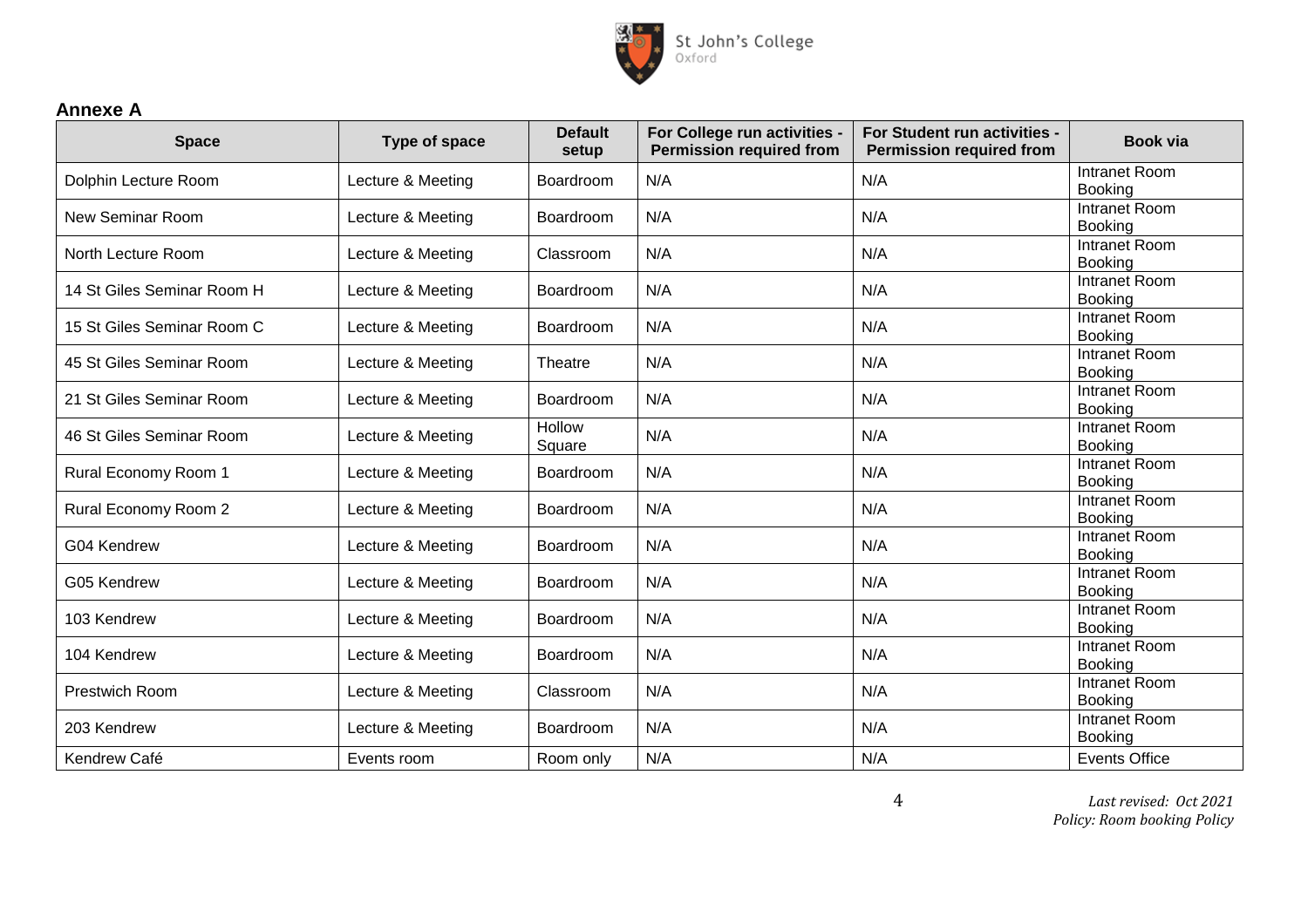

| <b>B24 Kendrew</b>         | Events room                 | Room only | N/A                  | N/A                                                                                     | Intranet Room<br>Booking        |
|----------------------------|-----------------------------|-----------|----------------------|-----------------------------------------------------------------------------------------|---------------------------------|
| Larkin Room                | Lecture & Meeting           | Classroom | N/A                  | N/A                                                                                     | Intranet Room<br>Booking        |
| Graves Room                | Events room                 | Room only | N/A                  | N/A                                                                                     | Intranet Room<br>Booking        |
| <b>JCR Games Room</b>      | Events room                 | Room only | <b>JCR President</b> | <b>JCR President</b>                                                                    | <b>JCR President</b>            |
| DVD Room                   | Events room                 | Room only | N/A                  | <b>MCR/JCR President</b>                                                                | <b>MCR/JCR President</b>        |
| Garden Quad Auditorium     | Lecture & Meeting,<br>Music | Theatre   | N/A                  | N/A - unless for music event,<br>in which case: Music and<br><b>Visual Arts Officer</b> | <b>Events Office</b>            |
| Garden Quad Reception Room | Events room                 | Room only | N/A                  | N/A                                                                                     | Events Office                   |
| Kawaii Music Room          | Music Practice Room         | Room only | N/A                  | Music and Visual Arts<br>Officer                                                        | Intranet Room<br>Booking        |
| Rural Economy Music Room   | Music Practice Room         | Room only | N/A                  | N/A                                                                                     | Intranet Room<br>Booking        |
| Mark Bedingham Room        | Lecture & Meeting           | Boardroom | N/A                  | N/A                                                                                     | Intranet Room<br><b>Booking</b> |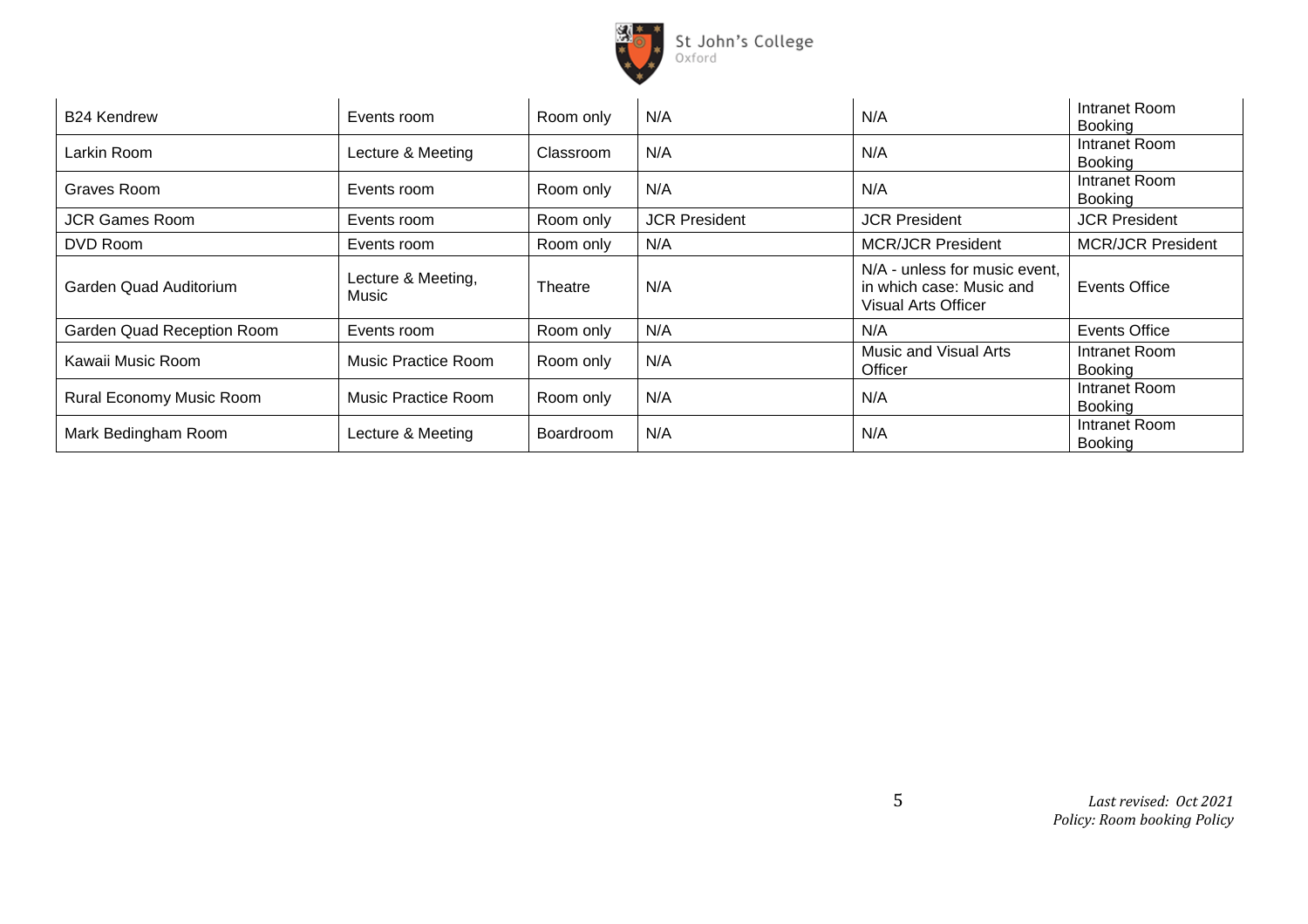

### **Annexe B**

## **Process for assessing the risks associated with the organization of events which are not part of the College's normal academic or administrative business and which involve external speakers.**

The review of every event, which is not part of the College's normal academic or administrative business and is to be attended by an external speaker, must involve consideration of the full legal context that applies to such activity. See link below -

[http://www.universitiesuk.ac.uk/policy-and-analysis/reports/Pages/external-speakers-in-higher-education](http://www.universitiesuk.ac.uk/policy-and-analysis/reports/Pages/external-speakers-in-higher-education-institutions.aspx)[institutions.aspx.](http://www.universitiesuk.ac.uk/policy-and-analysis/reports/Pages/external-speakers-in-higher-education-institutions.aspx)

The risk associated with most events will be relatively straightforward and easy to assess. In these cases, the review process will be short and simple. Others may require further consideration to assess whether speakers are likely to contravene the law or the College's *Prevent* and Safeguarding duties and whether mitigating actions will satisfactorily address the risk of this happening.

The following questions should be considered by the event organiser in determining whether the proposed external speaker should be invited to attend the event:

- (i) Does the proposed external speaker have links to or represent a proscribed terror group or organisation as per the Home Office list<sup>1</sup> or feature on HM Treasury's list of organisations subject to government sanctions<sup>2</sup>?
- (ii) What is the topic of the event? Is the event title or subject matter likely to be controversial or cause distress to anyone? Will both sides of the argument be presented? Has an event been run on this topic previously by the University?
- (iii) Who is chairing the meeting? Are they sufficiently qualified to provide balance and challenge during the event? What is their stance on the topic under discussion and is this likely to impact the smooth running of the event?
- (iv) Has the speaker spoken at an Oxford College/ University or another higher education institution previously? What is known about him or her? Are there grounds to suspect that the individual may speak outside the parameters of the law?
- (v) Will hosting the speaker have public order implications, risk injury to attendees or damage to university or any other property? Is there the potential for serious health and safety issues to arise? Is it likely that the presence of the speaker will prompt protests?
- (vi) Who is attending the event? Is it restricted to staff and students of the institution only or will it be open to the public? Is it likely that the presence of the speaker will prompt specific groups or individuals to attend the event?
- (vii) What security provisions are in place? Are these sufficient? Will sufficient security staff be available?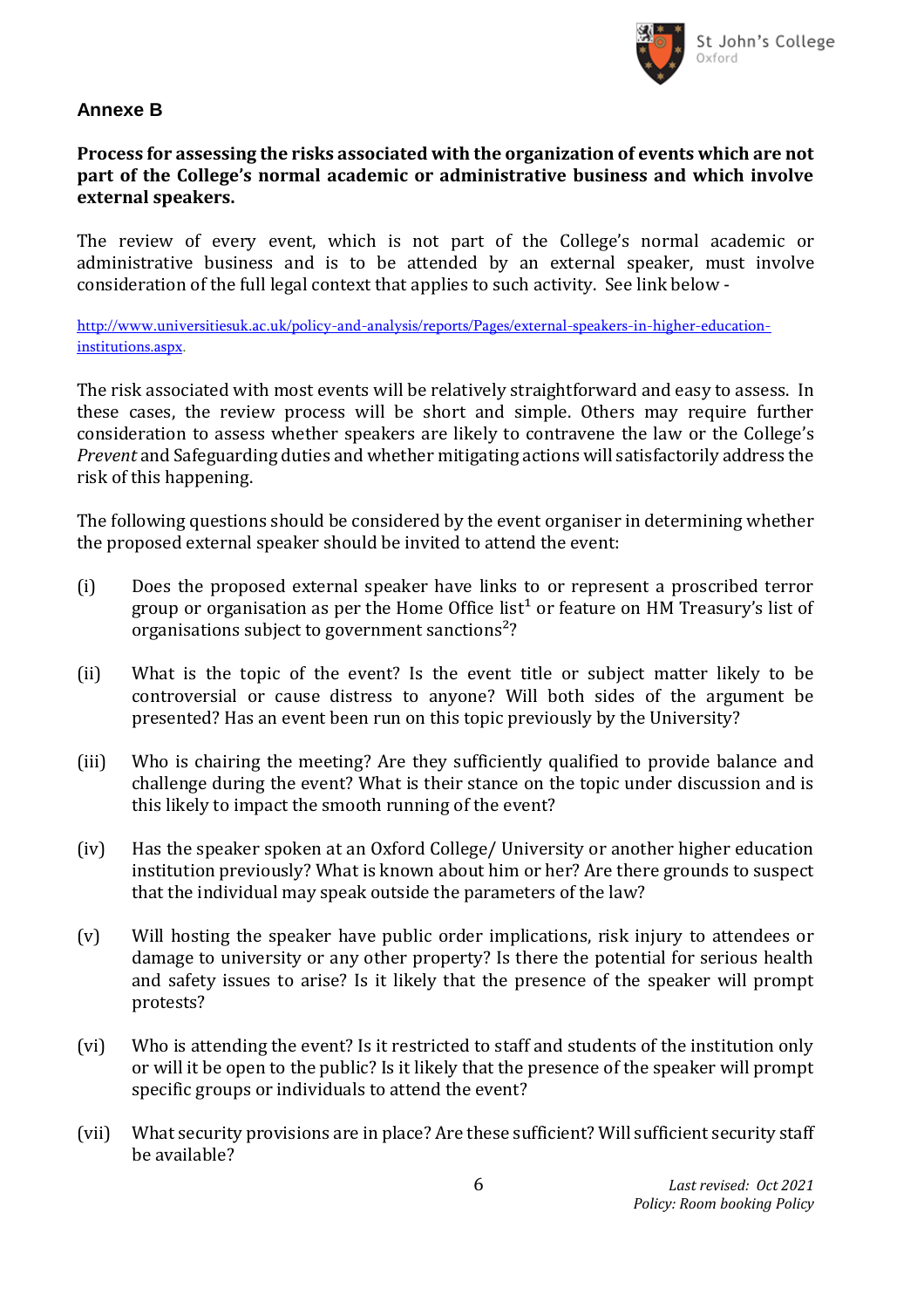

- (viii) Will hosting the speaker have reputational risks for the institution? Is the event likely to attract media attention and if so how can the university manage this effectively?
- (ix) Has the speaker agreed to abide by the institution's values?
- (x) What materials will be available at the event (e.g. leaflets, DVDs, CDs, memory sticks)?

Once the above checklist has been worked through, the event organizer may consider that the event should:

- (i) Proceed as planned;
- (ii) Proceed with conditions;
- (iii) Refer to the College Senior Dean or *Prevent* Coordinator for further consideration.

If it is considered that the event is high risk, the Senior Dean and/or College *Prevent* Coordinator may decide to refer the request to the College's *Prevent* Team or seek additional information for further consideration.

<sup>1</sup> The list can be found on [www.gov.uk](http://www.gov.uk/) - listed as 'Proscribed Terror Groups or Organisations'  $2$  The list can be found on [www.gov.uk](http://www.gov.uk/) – listed as 'Consolidated List of Financial Sanctions Targets in the UI